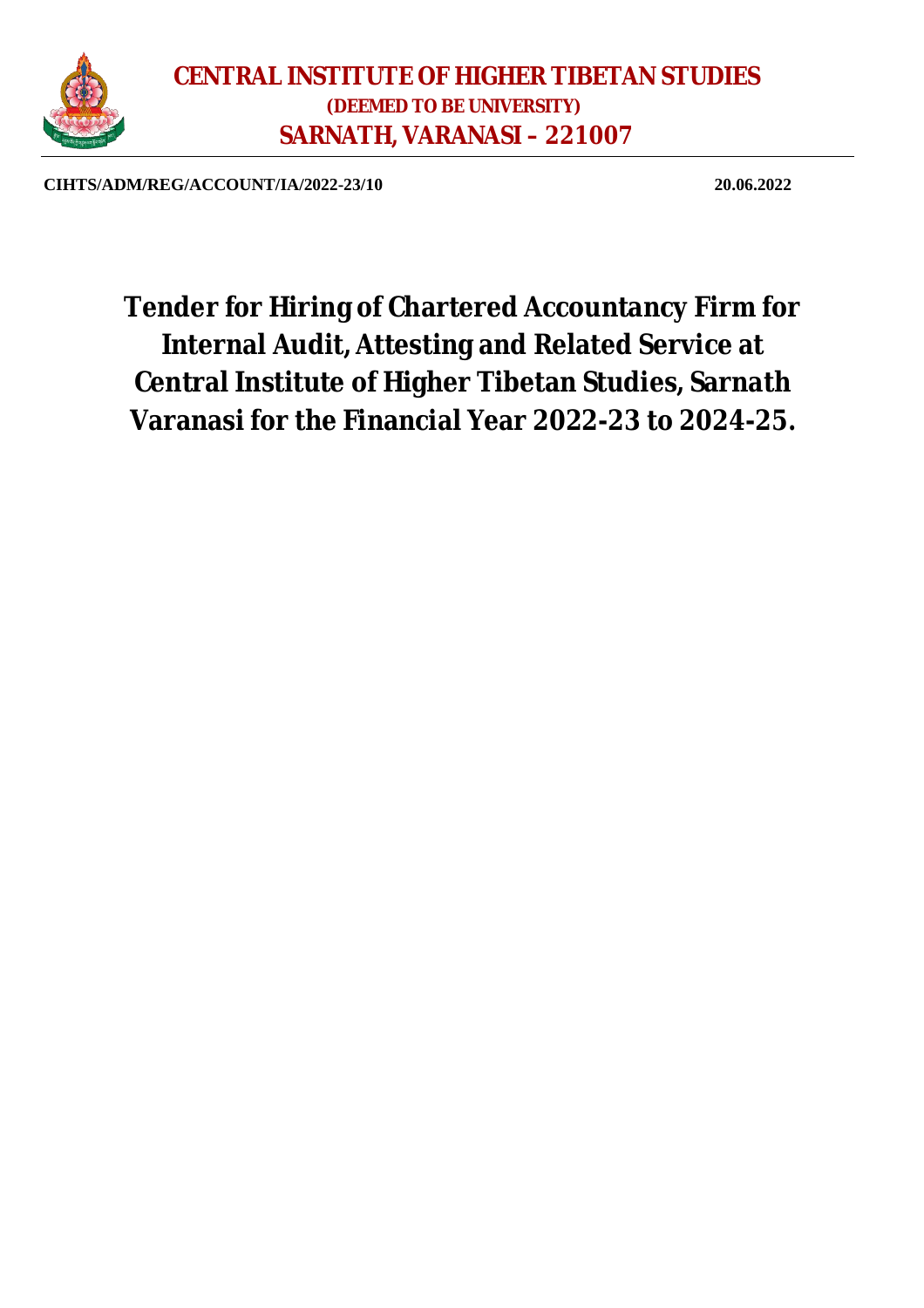# **Notice Inviting Tender**

Sealed tenders are invited under two bid system (i.e. Technical & Financial) from Chartered Accountant firms for conducting Internal Audit and related services of the Institute for the financial year 2022-23 to 2024-25 which can be further extended for one more year on satisfactory completion of the work. The Auditor so appointed shall carry out the internal audit of the Central Institute of Higher Tibetan Studies, Sarnath Varanasi.

| 1. | Tender No.                                                     | CIHTS/ADM/REG/ACCOUNT/IA/2022-<br>23/10                                                               |
|----|----------------------------------------------------------------|-------------------------------------------------------------------------------------------------------|
| 2. | Date of Tender Publishing on<br>website                        | 20th June 2022                                                                                        |
| 3. | Pre-bid meeting and site                                       | 28 <sup>th</sup> June 2022 (12:00 Noon) at<br>The Office of Registrar, CIHTS,<br>Sarnath, Varanasi.   |
| 4. | <b>Tender documents</b>                                        | Download from the Institute website-<br>www.cihts.ac.in                                               |
| 5. | <b>EMD</b>                                                     | Rs. 10,000.00 (Ten thousand<br>only); Firms having valid<br>NSIC/MSME certificate may be<br>exempted. |
| 6. | Last date and time of submission of<br>tender                  | 12.7.2022; 5:00 p.m.                                                                                  |
| 7. | Last date, time and place of<br>submission of hard copy of EMD | $12.7.2022$ ; 5:00 p.m.;<br>The Office of Registrar, CIHTS,<br>Sarnath, Varanasi-221007               |
| 8. | Date time and place of tender opening                          | 13.7.2022; 11:00 am; Office of the<br>Registrar-CIHTS                                                 |

The right to suspend the tender process or part of the process, to accept or reject any or all the tenders stage of the process and /or to modify the process or any part thereof at any time without assigning any reason thereto vests with CIHTS, Sarnath without any obligation or liability whatsoever.

> Sd/- Registrar CIHTS, **Sarnath**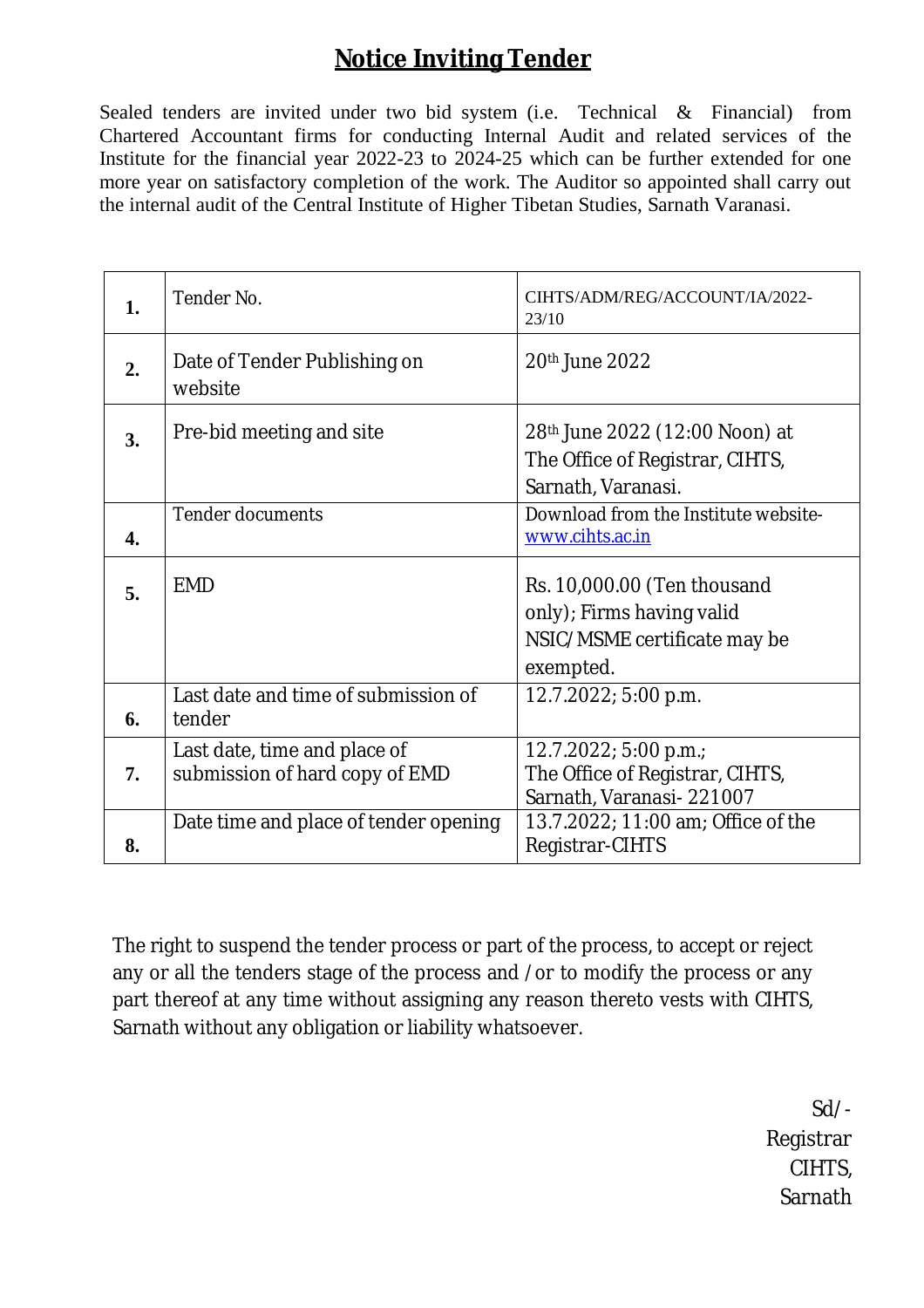

# **CENTRAL INSTITUTE OF HIGHER TIBETAN STUDIES (DEEMED TO BE UNIVERSITY) SARNATH, VARANASI – 221007**

#### **Tender No.: CIHTS/ADM/ REG/ACCOUNT/IA/2022-23/10 Date: 20.06.2022**

Sealed tenders are invited under two bid system (i.e. Technical & Financial) from Chartered Accountant firms for conducting Internal Audit and related services of the Institute for the financial year 2022-23 to 2024-25 which can be further extended for one more year on satisfactory completion of the work. The Auditor so appointed shall carry out the internal audit of the Central Institute of Higher Tibetan Studies, Sarnath Varanasi.

# **The firm should fulfill the following requirement.**

- 1. The Firm should be empanelled with CAG and having ranking up to 60 as marked by CAG.
- 2. The firm should have at least 10 years of standing experience.
- 3. The firm should have minimum 3 working partners out of which one partner should be DISA/CISA qualified.
- 4. The Firm should have experience of audit of Institute/other large Educational Institutions/Govt. Autonomous/ Public Ltd Companies and Financial Institutions etc. having computerized working environment.
- 5. The firm should have Minimum turnover of Rs. 20 lac p.a. in the last 3 financial years.
- 6. The firm must not have been debarred from ICAI or RBI or any other statutory autonomous body for any misconduct.

## **Selection of Chartered Accountants:-**

Interested firms shall submit their bid through tender process to The Registrar, Central Institute of Higher Tibetan Studies, Sarnath Varanasi in two parts- Technical bid and Financial bid. Rates should be quoted per annum including boarding loading charges, TA/DA and other visiting charges etc. Payment will made quarterly after successful completion of the work. The last quarter payment will be released after the filing of annual TDS/Service Tax/GST returns etc.

Financial bids of only technically qualified firms shall be opened.

- i. **Technical Bid:** Technical bid should contain information constitutional documents, business turnover, experience in the sector and other related documents of the company/ firm to enable judging the suitability of the applicant. Self attested copies of all supporting document(s) should be enclosed with technical proposal in the prescribed format at **Appendix- A** which should inter alia contain the documents as per succeeding paras.
- ii. **Financial Bid:** The financial bid must be submitted in the format enclosed with tender documents as **Appendix- B.** The L1 firm/ bidder will be awarded the work.

The bid should be clearly filled or typed and signed in ink legibly. Bidder should quote the price in figures as well as in words the amount quoted by him. The tender document should be duly signed by the authorized persons.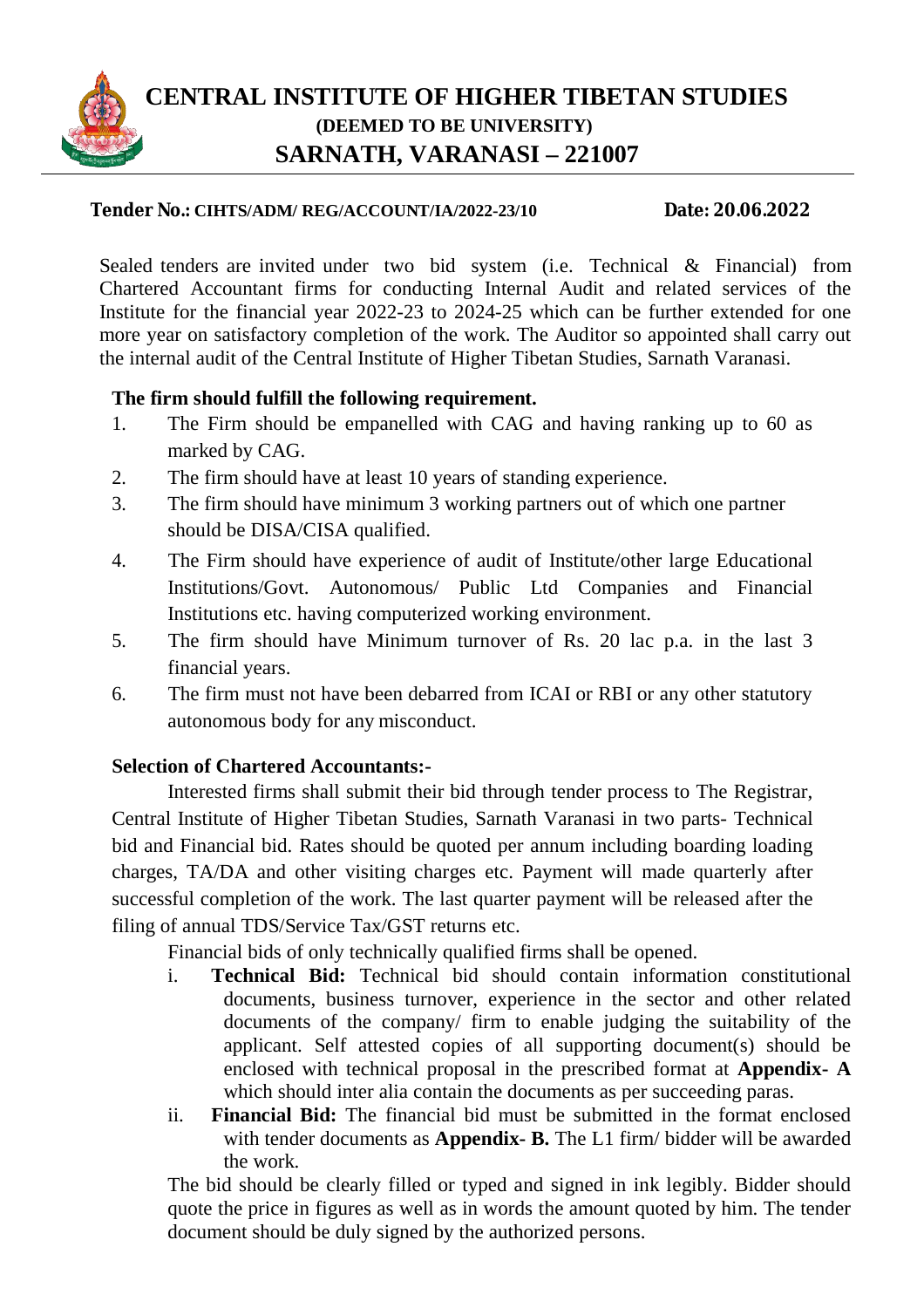# **Performance Security Deposit:-**

- 1. Successful bidder will be required to deposit performance security deposit (interest free) @ 5% of award value within10 days of notification of award of work.
- 2. No interest shall be payable on the security deposit.
- 3. Performance security will be forfeited and credited to the CIHTS account in the event of breach of contract by the contractor.

# **The remaining security deposit i.e. 5% will be released after one month. Termination/Cancellation of Offers:**

If the selected firm does not send the Technical Bid/Financial Bid duly signed by them within the stipulated time, their bid is liable to be rejected.

If any of the information/documents furnished by the auditor is found to be incorrect, the offer will automatically stand cancelled without entertaining any further correspondence.

## **Schedule of Submission of Bids:**

| Last Date and Time of Submission of Tender/Bid | $12.07.2022$ ; 5:00 p.m.  |
|------------------------------------------------|---------------------------|
| Date and Time of Opening Tender/Bid            | $13.07.2022$ ; 11:00 a.m. |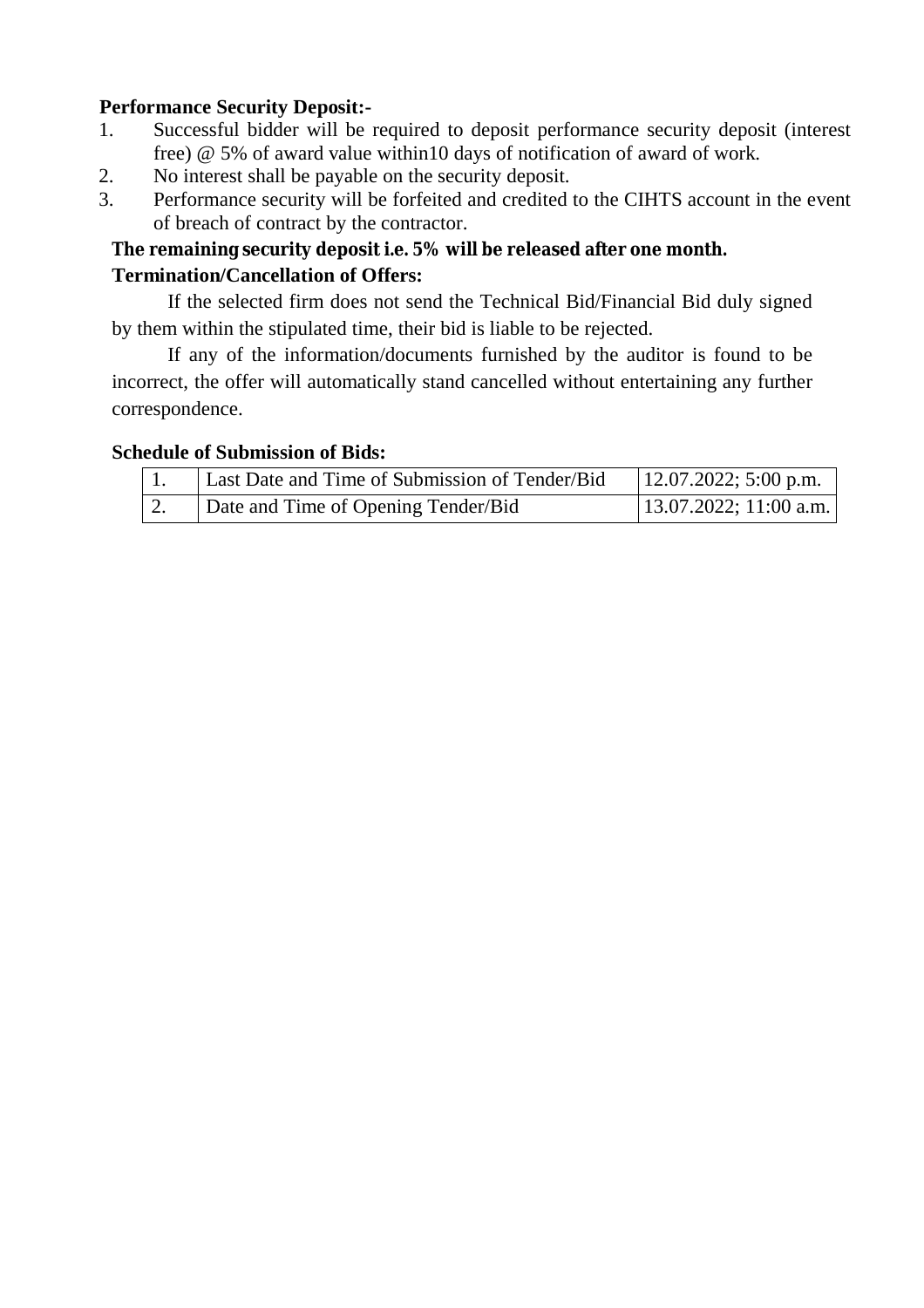# **1. Scheduling of Internal Audit**

The auditor should scrutinize all vouchers (Debit/Credit) along with all contracts/agreements. The rules and regulations of the Institute should be followed for audit. The auditor will prepare a quarterly internal audit report and will submit it to the competent authority.

# **2. Scope of Work**

| Sr.<br>No. | <b>Details</b>                                                                                                                                      | <b>Periodicity</b> | <b>Extent of</b><br><b>Audit</b> |
|------------|-----------------------------------------------------------------------------------------------------------------------------------------------------|--------------------|----------------------------------|
| 2.1        | To check the budget provisions and actual expenditure                                                                                               | Quarterly          | 100%                             |
| 2.2        | To Check all the entries of Debit and Credit                                                                                                        | Quarterly          | 100%                             |
| 2.3        | To check the correctness of payments released                                                                                                       | Quarterly          | 100%                             |
| 2.4        | To check the general ledger, receipt and payment<br>account                                                                                         | Quarterly          | 100%                             |
| 2.5        | To Prepare the Bank reconciliation of all the Institute<br>accounts.                                                                                | Quarterly          | 100%                             |
| 2.6        | Scrutiny of advances sanctioned to the employees,<br>verification of recoveries, review of outstanding, etc.                                        | Quarterly          | 100%                             |
| 2.7        | To periodically verify the physical cash balance as per<br>cash book                                                                                | Quarterly          | 100%                             |
| 2.8        | To check the deposits with the Banks and<br>corresponding correctness of interest due and receipt of<br>same.                                       | Quarterly          | 100%                             |
| 2.9        | To ascertain the extent of compliance by the various<br>departments of the Institute, with the prescribed<br>procedures laid down from time to time | Quarterly          | 100%                             |
| 2.10       | To check advances/adjustments issued to various<br>Department of Institute.                                                                         | Quarterly          | 100%                             |
| 2.11       | To review and recommend the soundness, adequacy<br>and application of accounting, internal controls and<br>procedures                               | Quarterly          | 100%                             |
| 2.12       | To check deduction of TDS, Service Tax, Vat etc. and<br>remittance thereof to the concerned authorities                                             | Quarterly          | 100%                             |
| 2.13       | To Check the receipt of EMD's and Securities and<br>related records                                                                                 | Quarterly          | 100%                             |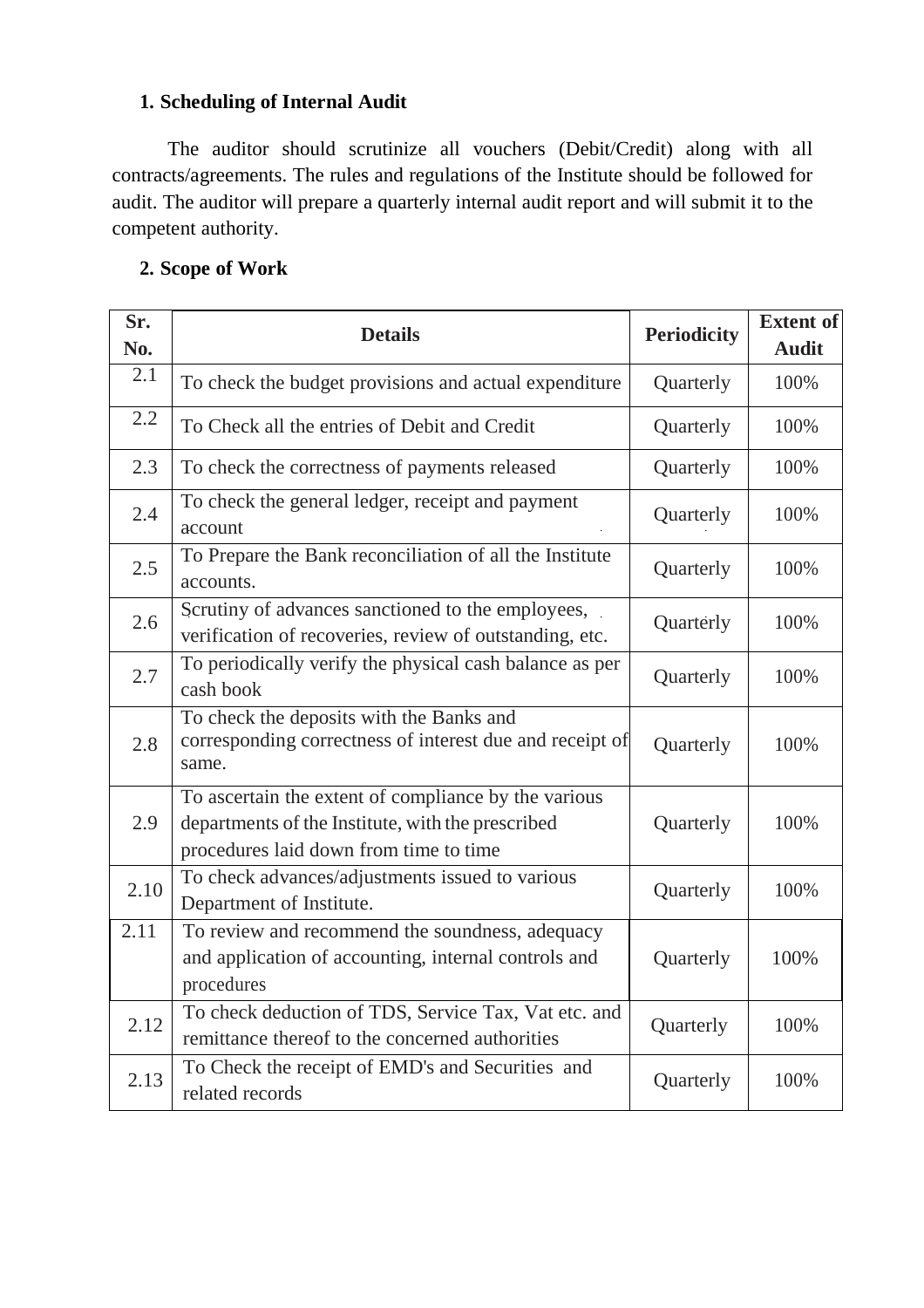|      | To check in all respects the quotations, tenders and                                                                         |               |      |
|------|------------------------------------------------------------------------------------------------------------------------------|---------------|------|
|      | 2.14 their opening, listing, Comparative statement, etc. and                                                                 | Quarterly     | 100% |
|      | issue of purchase orders, as per procedures laid down.                                                                       |               |      |
| 2.15 | To check receipt, issue and stock of all stationary                                                                          | Quarterly     | 100% |
|      | including printed stationary items.                                                                                          |               |      |
|      | To check the Fixed Assets Registers with a view to                                                                           |               |      |
| 2.16 | ensuring the accuracy of postings for physical                                                                               | Quarterly     | 100% |
|      | verifications.                                                                                                               |               |      |
| 2.17 | To check records of consumable materials receipt and                                                                         | Quarterly     | 100% |
|      | issue thereof                                                                                                                |               |      |
|      | To check the Annual Maintenance Contracts entered into                                                                       |               |      |
| 2.18 | in respect of equipment including computer hardware                                                                          | Quarterly     | 100% |
|      | etc.                                                                                                                         |               |      |
| 2.19 | To check the vehicle maintenance records, with a view                                                                        | Quarterly     | 100% |
|      | to economic running of the vehicles.<br>To check the sanctions issued for withdrawal of                                      |               |      |
| 2.20 |                                                                                                                              |               | 100% |
|      | allowances/perquisites, with reference to delegated                                                                          | Quarterly     |      |
|      | powers.<br>To check withdrawal of increments, fixation of pay, leave                                                         |               |      |
| 2.21 | records, Arrears, Overtime/allowance, conveyance                                                                             | Quarterly     | 100% |
|      | allowance, leave travel concession, etc.                                                                                     |               |      |
|      | Reimbursement of medical expenses, group                                                                                     |               |      |
|      | 2.22 insurance etc., with reference to sanction and                                                                          | Quarterly     | 100% |
|      | entitlement.                                                                                                                 |               |      |
|      |                                                                                                                              |               |      |
| 2.23 | To check the collection of all kinds of fee, credit<br>thereof and reconciliation                                            | Quarterly     | 100% |
|      |                                                                                                                              | As and when   |      |
| 2.24 | <b>Cash Flow Statements</b>                                                                                                  | required      |      |
|      |                                                                                                                              | Monthly       |      |
| 2.25 | Monitor all the e-books                                                                                                      |               |      |
| 2.26 | To assist in the discussions with the Statutory Auditors                                                                     | As and when   |      |
|      | and finalization of Audit Report                                                                                             | required      |      |
| 2.27 | Auditing of Consultancy cell and other projects                                                                              | Quarterly     | 100% |
| 2.28 | Any other Assistance required in financial matters                                                                           | As and when   |      |
|      |                                                                                                                              | required      |      |
| 2.29 | Advice for updates/change, if any, in statutory laws                                                                         | As            |      |
|      |                                                                                                                              | applicable    |      |
|      |                                                                                                                              |               |      |
| 2.30 | To Prepare the Annual Account of the Institute                                                                               | Yearly        | 100% |
|      |                                                                                                                              |               |      |
| 2.31 | To prepare, finalized and certify the Utilization certificate<br>(UC), Statement of expenditure (SoE) of various projects as | As and when   | 100% |
|      | per the format of the Funding Agency.                                                                                        | required      |      |
|      | To Check and ensure timely payment of various statuary dues                                                                  | As applicable | 100% |
| 2.32 | including TDS, NPS, GST, etc. to respective authorities well                                                                 |               |      |
|      | before the respective due dates.                                                                                             |               |      |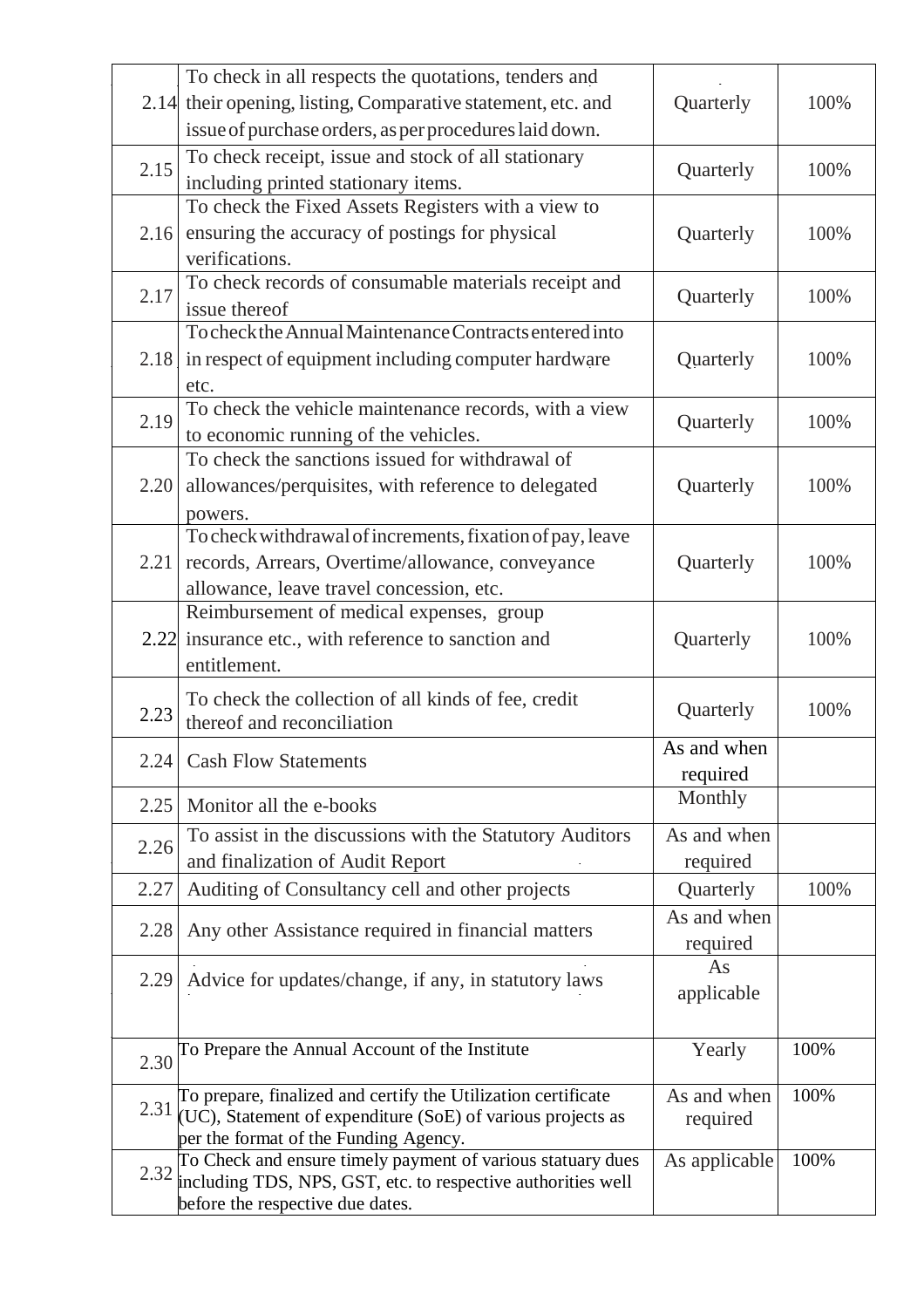

# **Terms & Conditions of Bid Document for Hiring of Chartered Accountant Services**

Tenders responding to this enquiry shall be deemed to be agreeable to the terms and conditions herein contained. These terms and conditions shall be binding on the successful Tenderer. Conditional Tenders are liable to be rejected. Central Institute of Higher Tibetan Studies, Sarnath Varanasi (CIHTS) Varanasi will process the tender as per CIHTS standard procedure. Institute reserve the right to reject any or all or part of tender without assigning any reason. CIHTS will not be under any obligation to give any clarification to the agencies whose bids are rejected.

- 1. This invitation for bids is open to all bidders.
- 2. The Institute will reject a proposal for award if it is determined that the bidder recommended for award as directly or through an agent, engaged in corrupt, fraudulent, collusive or coercive practices in competing for the contract in question.
- 3. A contract agreement shall be entered into where threshold value of order will be Rs. 2 Lacs & above.
- 4. All rates must be quoted on the proper form as per Tender Document and Technical bid & financial bid must be submitted separately.
- 5. The tenderer should quote the rates and amount in figures as well as in words. The amount for each item should be worked out for the requisite totals given.
- 6. Tender must accompany Earnest Money (EMD) of Rs. 10000/- and should be paid through Demand Draft/ FDR/ RTGS (details given below) in favour of The Registrar, CIHTS, Sarnath, Varanasi

| <b>Account No.</b>            | <b>IFSC Code</b> | <b>Bank Name</b>     | <b>Branch Code</b> |
|-------------------------------|------------------|----------------------|--------------------|
|                               |                  | <b>Union Bank of</b> | 541630             |
| 416302010116003   UBIN0541630 |                  | India                |                    |
|                               |                  | Paigemberpur,        |                    |
|                               |                  | Varanasi             |                    |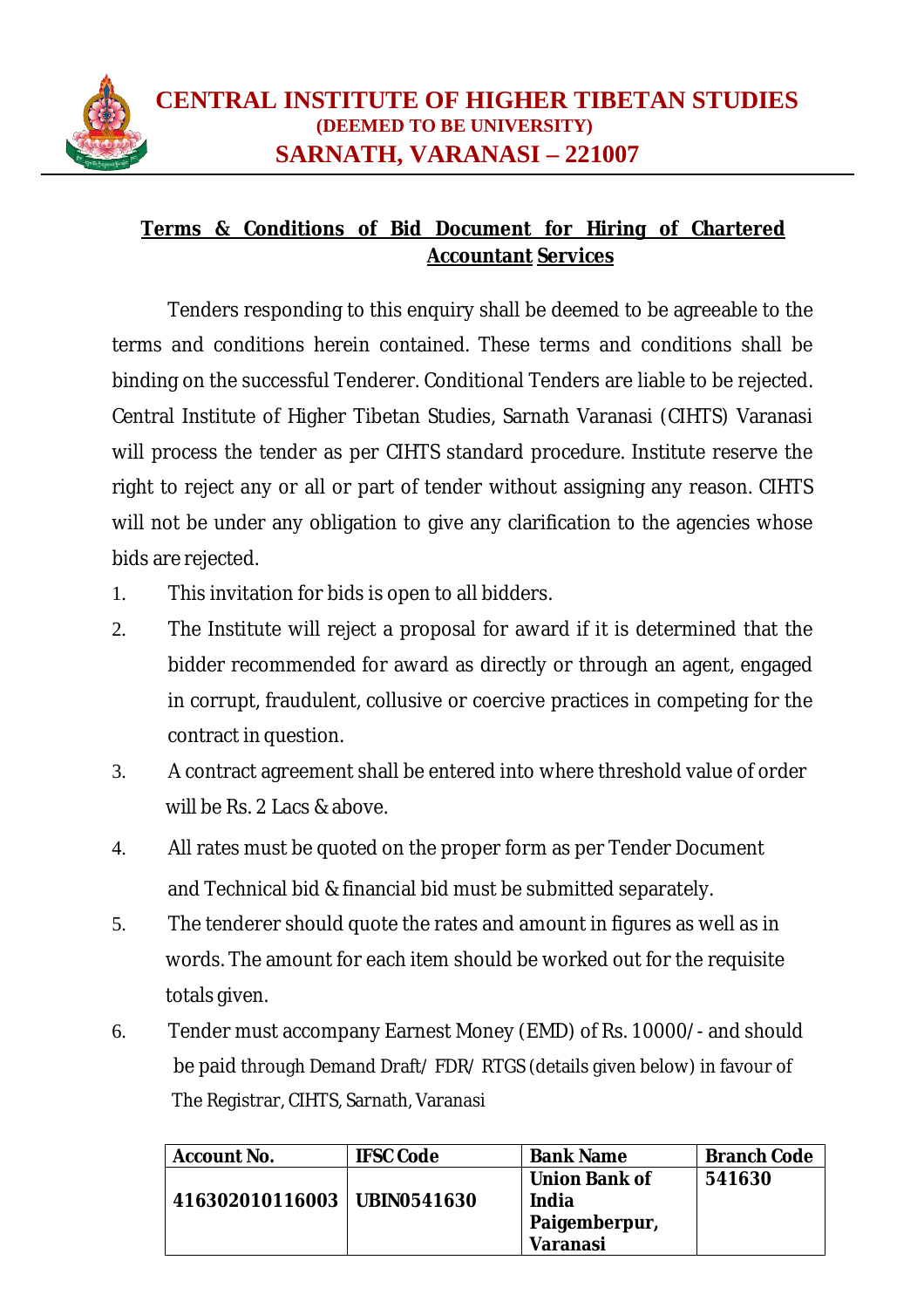7. On the award of the work the lowest bidder must deposit a sum equal to 5% of work order amount as performance security within 10 (Ten) days. The same will be returned only after successful completion of work. No interest can be claimed on the security amount.

8. The tender for works shall remain open for acceptance for a period of thirty days from the date of opening of tenders. In the case of the successful tenderer, rates quoted shall be valid for the entire period of the contract even during the extension in period also. However, if any tenderer withdraws his tender before the said period or makes any modification in the terms and conditions of the tender which are not acceptable to the Institute, then the Institute shall, without prejudice to any right or remedy, be at liberty to forfeit the said earnest money absolutely.

9. The acceptance of tender will rest with the competent authority of CIHTS, Varanasi and reserves to himself the authority to reject any or all of the tenders received without assigning any reason. The decision of Tender Evaluation Committee will be final in case of any dispute during Tender Opening process. All tenders, in which any of the prescribed conditions either not fulfilled or incomplete in any respect are liable to be rejected.

10. On acceptance of tender, the name of the accredited representative(s) of the Firm who would be responsible for taking instructions from the competent authority shall be intimated to the Institute.

11. In case the date for opening of Technical & Financial Bid happens to be a holiday then these will be opened on the next working day at same time & venue.

12. In case of disablement or death of any worker while on duty due to any reason the firm will be fully liable to pay necessary benefits/compensation to the concerned as per the rules and regulations and statutory provision. The Institute will not be responsible or liable in this regard at any stage.

13. Since the auditors will be employees of the firm, the competent Authority of CIHTS, Varanasi will not have any concern or contact with them either directly or indirectly. All statutory obligations shall be discharged by the firm.

14. Escalation charges shall not be accepted on any grounds during the pendency of contract.

15. The firm shall be liable with regard to compliance of all the laws, regulation, rules and directions given by any statutory authority with regard to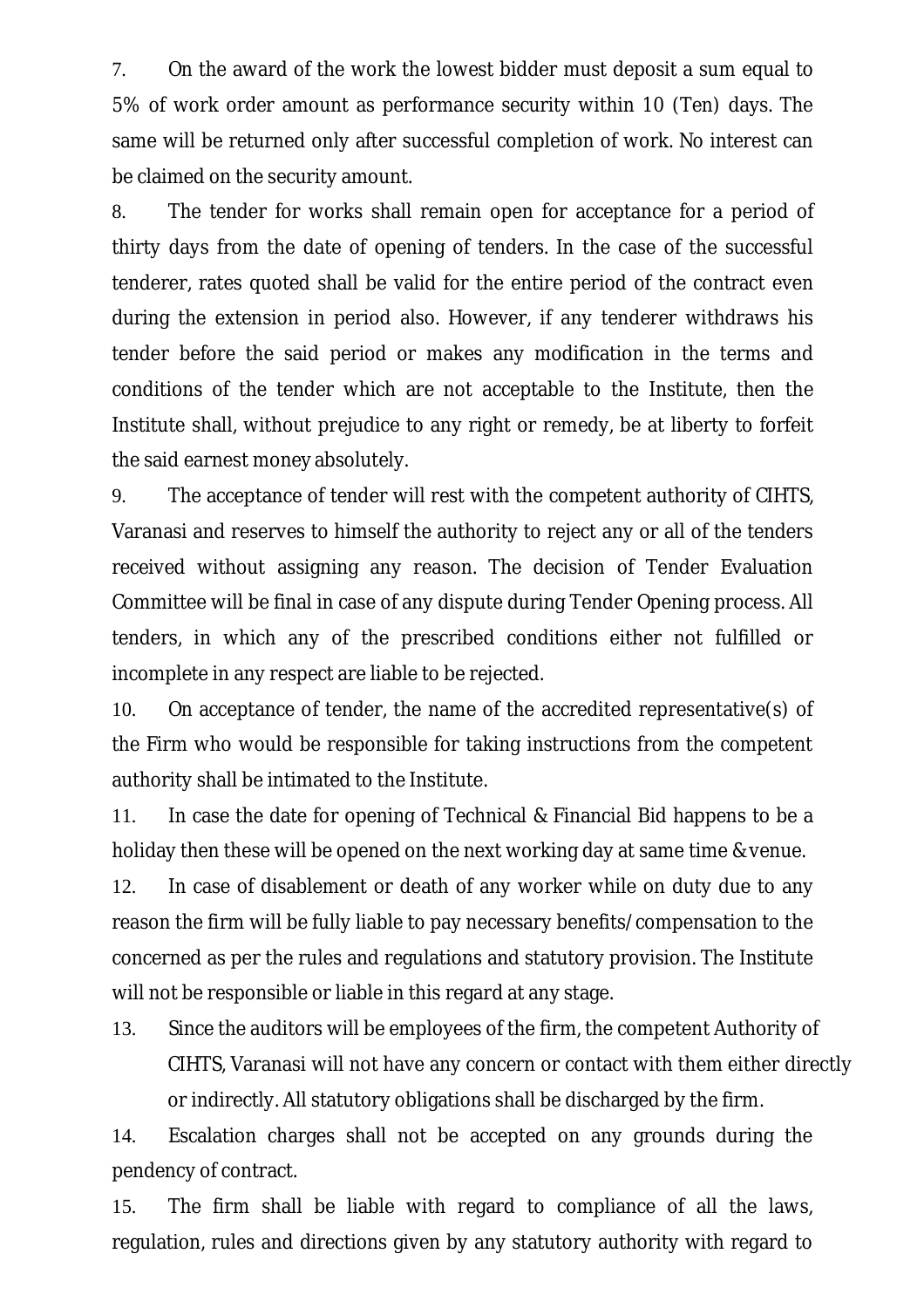safety, labour laws or any other laws in force in the state of Uttar Pradesh.

16. The payment shall be released against quarterly bill after satisfactory completion of the work.

17. If the firm fails to complete the work and Institute has to get it done from other sources at higher rates, the amount due and the difference in the rates shall be deducted from the firm's bill/securities besides forfeiting the job security of the firm, imposing penalty and taking such other action as may be deemed fit by the Institute.

18. If the job is refused by the firm or not executed after accepting the condition of the tender/supply order, at any point of time, the security deposited will be forfeited in full or in part at the discretion of the Institute and further action as deemed fit will be taken.

19. In case of any dispute arising under this agreement, the Vice-Chancellor, Central Institute of Higher Tibetan Studies, Sarnath Varanasi would act as an Arbitrator and his decision shall be final and binding on both the parties.

20. The agency shall not sublet the work or any part of the work, to any other party.

21. All disputes will be settled within the jurisdiction of Varanasi.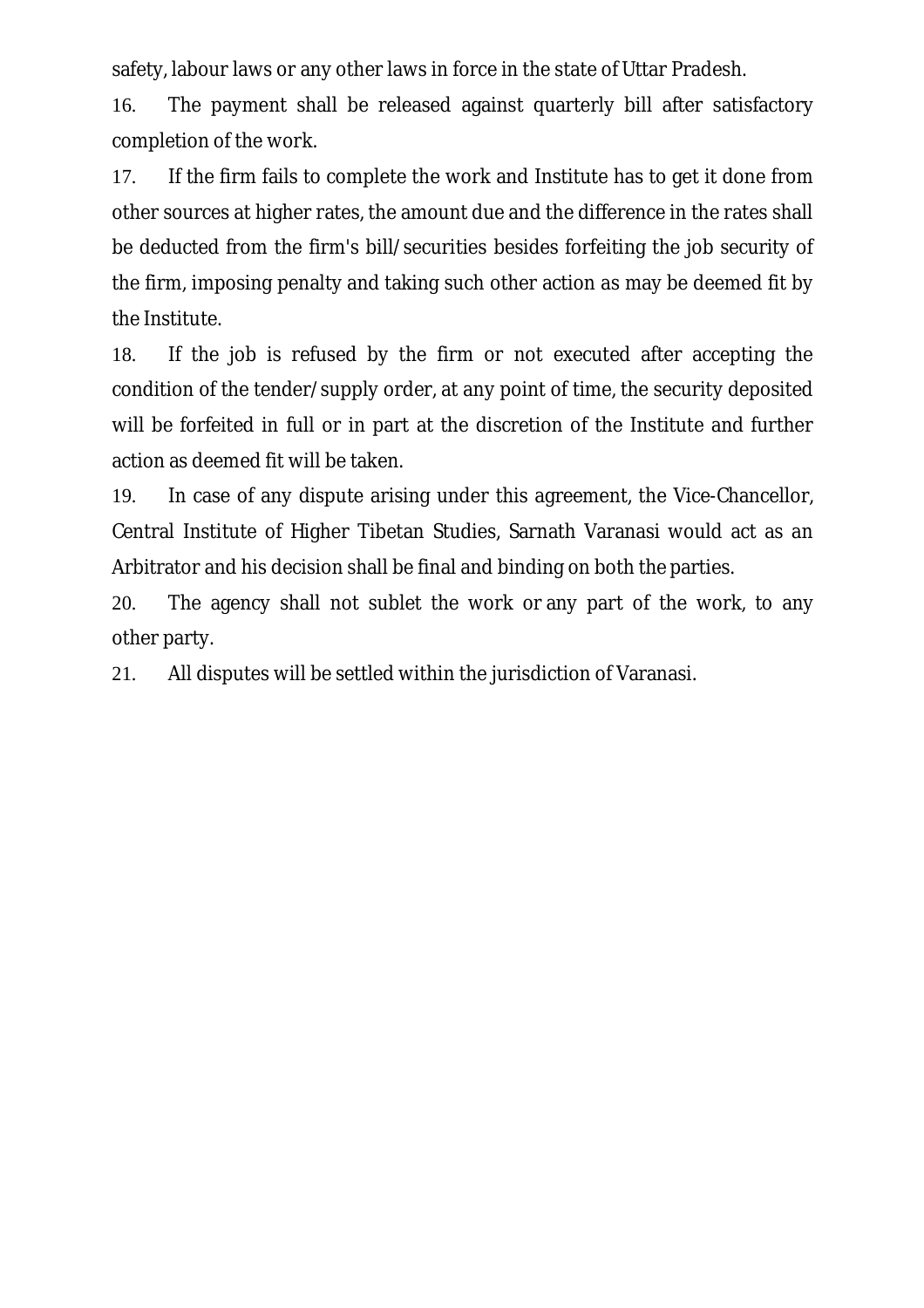# **Appendix 'A'**

# **Information to be provided with the technical bid**

| SI.<br>No. | Criteria                                                                                                                                                                                                                     | Document<br>produced | Page no. of<br>technical bid |
|------------|------------------------------------------------------------------------------------------------------------------------------------------------------------------------------------------------------------------------------|----------------------|------------------------------|
| 1.         | The Firm must be registered with the Institute<br>of Chartered Accountants of India                                                                                                                                          |                      |                              |
| 2.         | The Firm should be empanelled with CAG and<br>having ranking up to 60 as marked by CAG.                                                                                                                                      |                      |                              |
| 3.         | The firm should have at least 10 years of standing<br>experience.                                                                                                                                                            |                      |                              |
| 4.         | The firm should have minimum 3 working<br>partners out of which one partner should be<br>DISA/CISA qualified.                                                                                                                |                      |                              |
| 5.         | The Firm should have experience of audit of<br>Institute/other<br>large<br>Educational<br>Institutions/Govt. Autonomous/ Public Ltd<br>Companies and Financial Institutions etc.<br>having computerized working environment. |                      |                              |
| 6.         | The firm should have Minimum turnover of<br>Rs. 20 lac p.a. in the last 3 financial years.                                                                                                                                   |                      |                              |
| 7.         | Bidder should be registered with Income Tax and<br>Goods & Service Tax departments.                                                                                                                                          |                      |                              |
| 8.         | The bidder or any of its partner/ directors,<br>etc. should not have been debarred from ICAI<br>or RBI or any other statutory autonomous<br>body for any misconduct.                                                         |                      |                              |

## **Declaration**

I/We certify that all the particulars furnished above are true and correct and bases on documentary evidence, and that I/we understand that if any of the above particulars is found to be false or misleading, our bid is liable to be summarily rejected at any stage and my/our company is liable to be blacklisted/debarred by CIHTS, Sarnath for at least 3 years.

 Date: Signature with Seal of Authorized signatory

Place: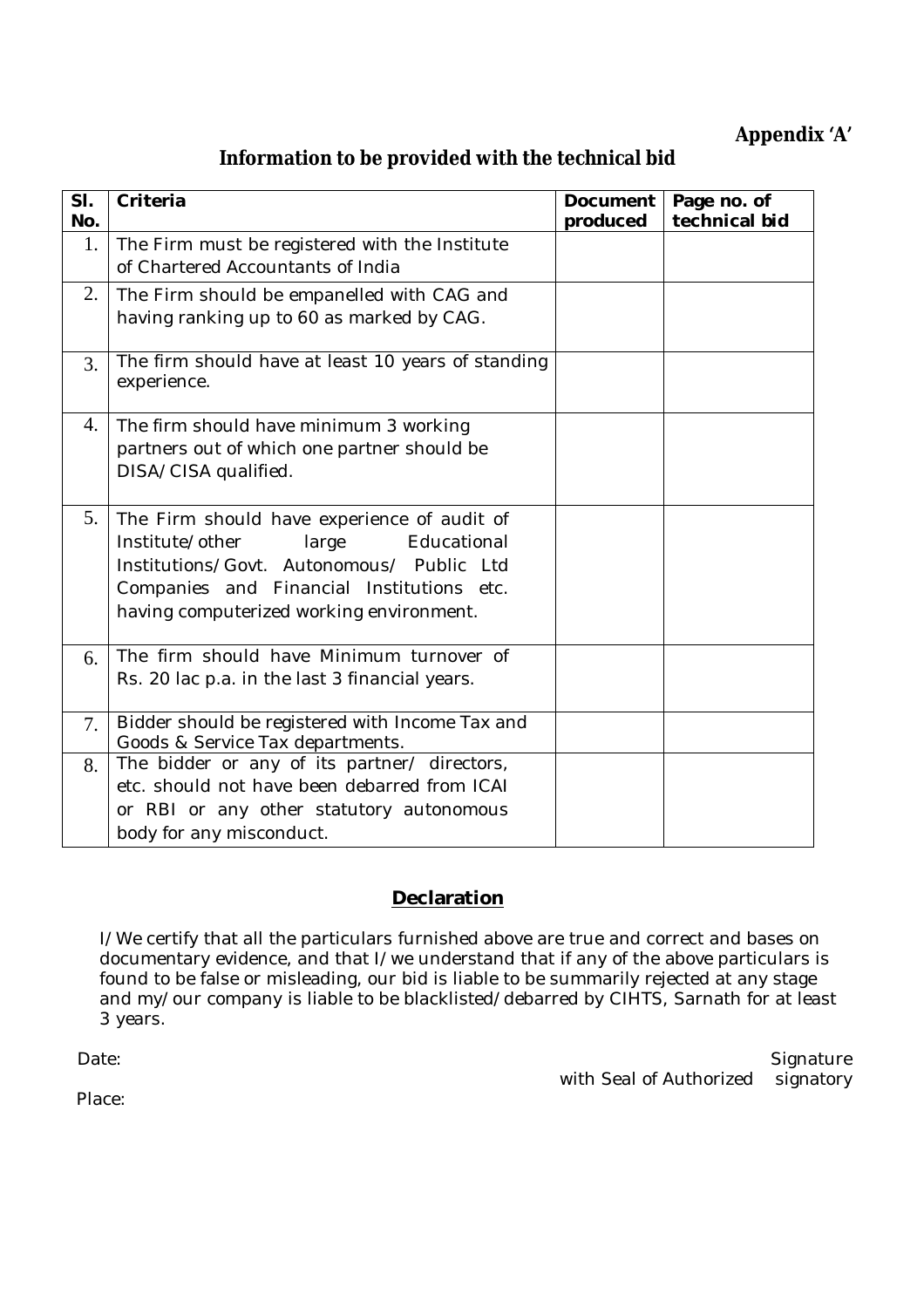# **Appendix - B**

# **Financial Bid**

(To be kept in a separate Envelope sealed properly while sending the proposal)

| <b>Particular</b>                  | quoted in (Rs) | Annual (yearly) services Price (all inclusive) shall be |
|------------------------------------|----------------|---------------------------------------------------------|
| All Inclusive Lump Sum   In Figure |                | In Word                                                 |
| Annual (Yearly) Fees for           |                |                                                         |
| the entire scope of work           |                |                                                         |
| covered under the terms of         |                |                                                         |
| the tender.                        |                |                                                         |

#### **Please Note:**

- I. The above quoted Lump Sum fee shall be inclusive of all expenses /charges except Good Service Tax (GST).
- II. In case of any discrepancy in Fee between figures and the amount mentioned in Words, the Fee mentioned in Words Shall be taken into cognizance.
- III. As provided in the Financial bid format above, the bidders have to quote the price as per above format only and the L-1 firm/ bidder shall be decided on the basis of lowest quoted cost.

**We undertake that the rates quoted above by us will not change during the Contract period and accept the payment schedule as described in the appropriate column.**

| Date:  |  |
|--------|--|
| Place: |  |
|        |  |
|        |  |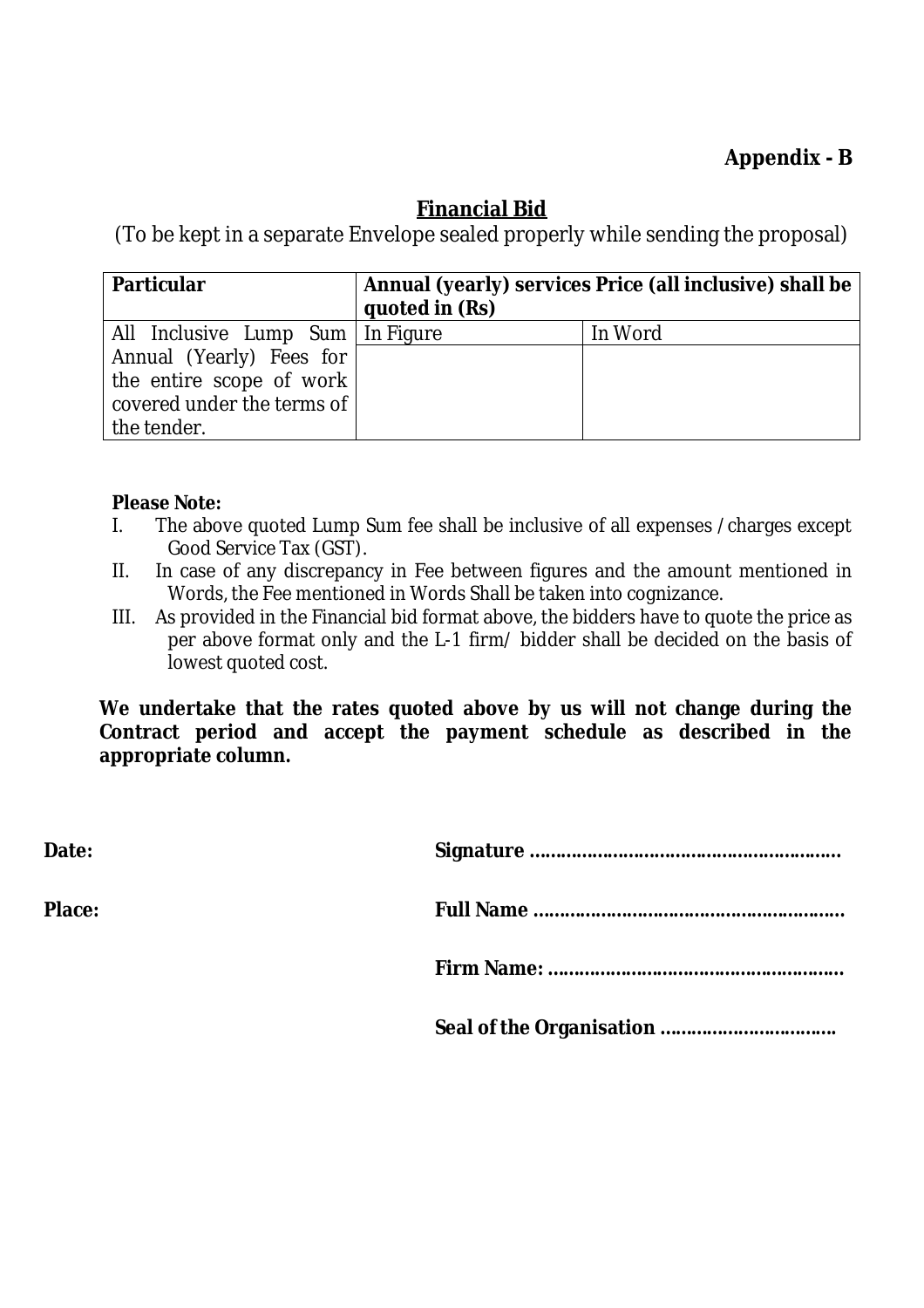# **Appendix 'C'**

# **Details about the bidder**

| Name of Firm/Contractor/Supplier          |  |
|-------------------------------------------|--|
| Complete Address &                        |  |
| Telephone No.                             |  |
| Name of Proprietor/Partner/Managing       |  |
| Director/Director.                        |  |
| Phone No:-                                |  |
| Mobile No:-                               |  |
| Email id:-                                |  |
| Whether the firm is a registered firm     |  |
| Yes/No (attached copy of certificate).    |  |
| PAN No.                                   |  |
| (enclose the attested copy of PAN Card).  |  |
| Service Tax No.                           |  |
| (enclose the attested copy of Service Tax |  |
| Certificate)                              |  |
| GST No.                                   |  |
| (enclose the attested copy of GST)        |  |
| Certificate).                             |  |
| Whether the firm has enclosed the UTR No. |  |
| of Earnest Money Deposit.                 |  |
| Whether the Firm/Agency has signed each   |  |
| and every page of Tender.                 |  |
| Any other information, if necessary.      |  |
|                                           |  |
|                                           |  |

Completed detail of the bidder must be enclosed with the Technical bid. Bidder's address, name of contact person(s) with phone numbers must be listed in the enclosure. The Tender Committee may carry out surprise visits to establishments/mess/dining facilities serviced currently by the tenderers for the short-listing process.

Place:

Date: Case of Authorized Signature with Seal of Authorized Signatory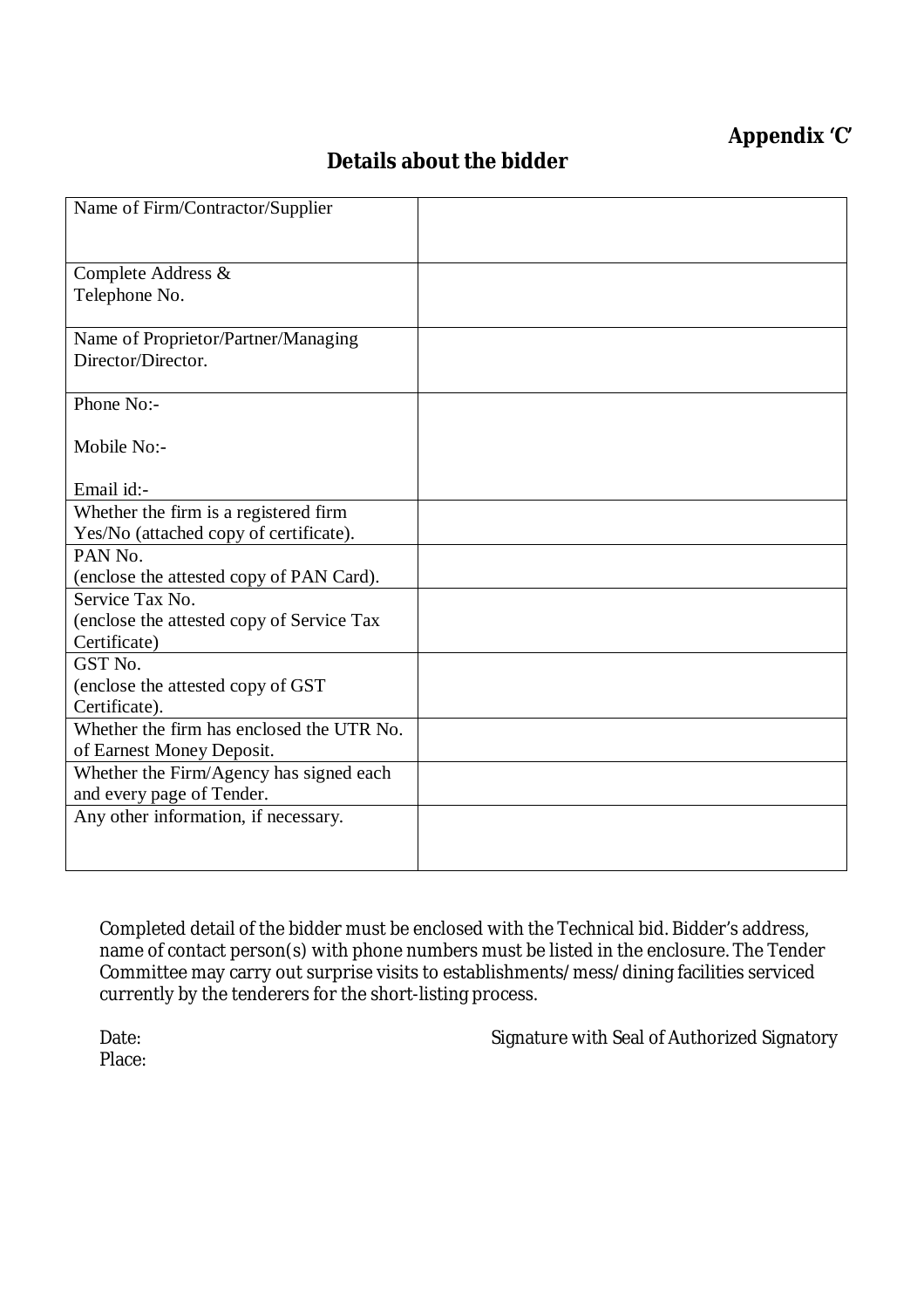# **Details of Penalties**

- 1. In case any complaint is received attributable to misconduct/mis-behaviour of contractor's personnel, a penalty of Rs. 1,500/- for each such incident shall be levied and the same shall be deducted from contractor's bill. Further the concerned contractor's personnel shall be removed from the Institute immediately.
- 2. In case, the contractor fails to commence/execute the work as stipulated in the agreement or executes unsatisfactory performance or does not meet the statutory requirements of the contract, the Institute reserved the right to impose the penalty as detailed below:
	- i) 20% of cost of order/agreement per week, up to four weeks of delay.
	- ii) After a delay of four weeks, the Institute reserves the right to cancel the contract and withhold the agreement and get this job carried out preferably from other contractor(s). The defaulting contractor shall be blacklisted for a period of 3 years and his earnest money/security deposit may also be forfeited, if so warranted.
- 3. The personnel engaged, have to be disciplined yet courteous in dealing with the Faculty/Officers/Staff/Students etc. The Institute shall be the right to have any person removed in case of tenable complaints from Faculty/Officer/Staff/Students. The contractor shall have to arrange the suitable replacement in all such cases within 24 hours of intimation by the Institute, failing it may be treated as absent and consequent penalty as specific elsewhere in the document or any other penalty as deemed fit and reasonable by the Institute will be imposed.
- 4. That in the event of any loss, theft or robbery inside the campus or damage occasioned to the Department, as a result of any lapse on the part of the contractor or its personnel deployed in the Institute, which would be established after an enquiry conducted by the Institute, the said loss can be claimed from the contractor up to the value of the loss. The decision of the Institute will be final and binding on the Contractor.
- 5. In case of breach of any terms and conditions attached to this contract, the Security Deposit of the Contractor will be liable to be forfeited to the Institute besides annulment of the contract.
- 6. The manpower found drunk, in possession, consumption of tobacco, alcohol, drugs or sleeping on duty to be removed by the Contractor and no payment for that day on account of that person will be made.
- 7. Any liability arising out of any litigation (including those in consumer courts) due to any act of contractor's personnel shall be directly borne by the contractor including all expenses/fines.
- 8. Competent Authority of the Institute shall be entitled to impose any penalty to the extent of Rs. 10,000/- upon the contractor in the event of breach, violation or contravention of any of the terms and conditions.

SIGNATURE OF TENDERER NAME OF ADDRESS OF TENDERER RUBBER STAMP OF PROP. OF FIRM OR COMPANY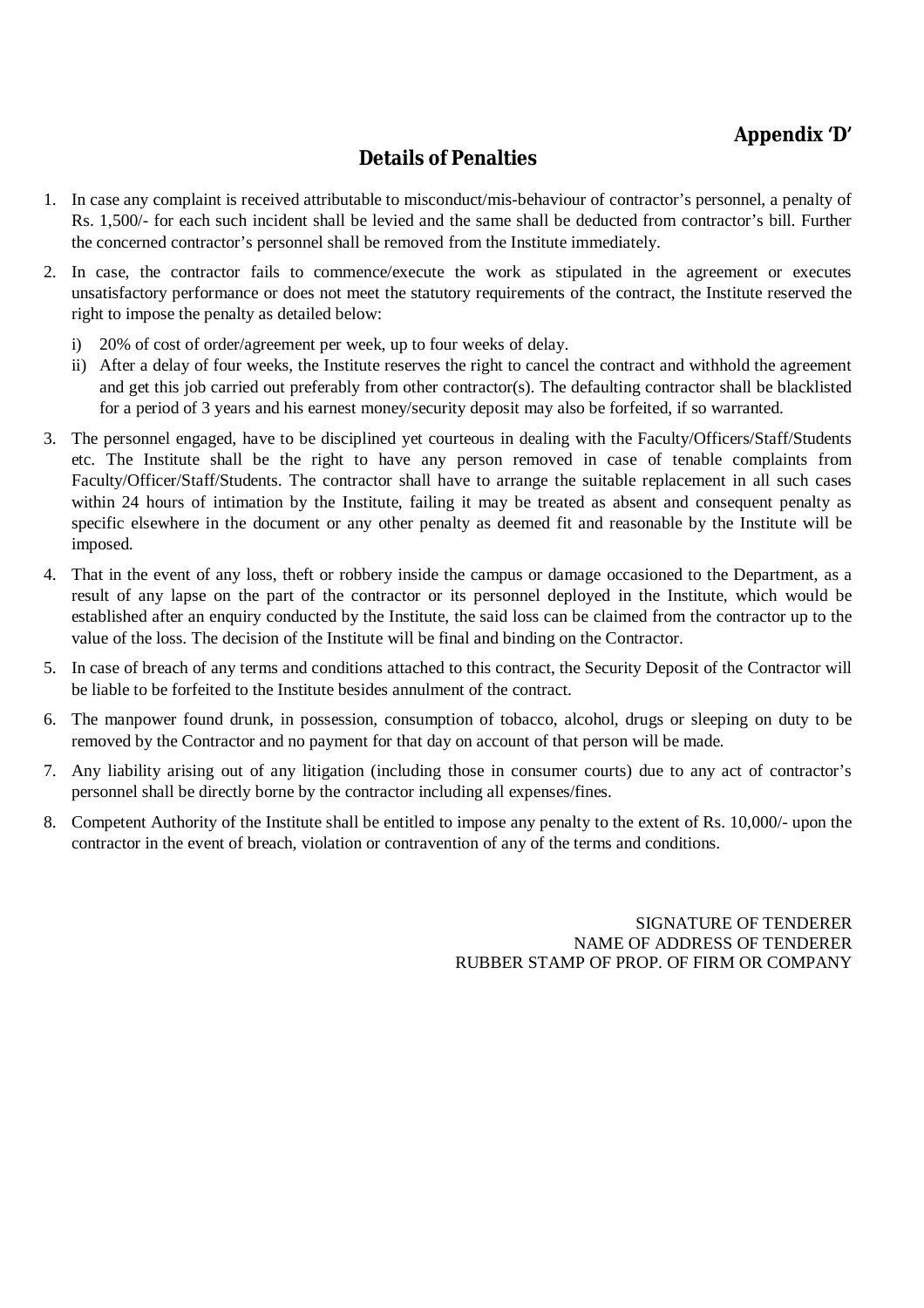**Appendix 'E'**

## **SELF DECLARATION – NO BLACKLISTING**

(Date)

| The Registrar                                |
|----------------------------------------------|
| Central Institute of Higher Tibetan Studies, |
| Sarnath, Varanasi - 221007                   |

Dear Sir,

Ref. – Tender for Providing Auditing, Accounting and related Services at CIHTS, Sarnath, Varanasi In response to the Tender Document for Providing Auditing, Accounting and related Services at CIHTS, Sarnath, I/We hereby declare that presently our company/firm …………………………………………………… is having unblemished record and is not declared ineligible for corrupt & fraudulent practices either indefinitely or for a particular period of time by any State/Central Government/PSU/Autonomous Body. 2 We further declare that presently our company/firm ……………………………………………………………………… is not blacklisted or debarred and not declared ineligible for reasons other than corrupt & fraudulent practices by any State/Central government/PSU/Autonomous body on the date of Bid Submission including violation of relevant labour laws.

3. If this declaration is found to be incorrect then without prejudice to any other action that may be taken, our security may be forfeited in full and the bid, if any to the extent accepted may be cancelled at any stage and the contract may be terminated and we shall be debarred from bidding in future against any other tender.

Yours faithfully,

| Date:<br>Place: | Name |
|-----------------|------|
|                 |      |
|                 |      |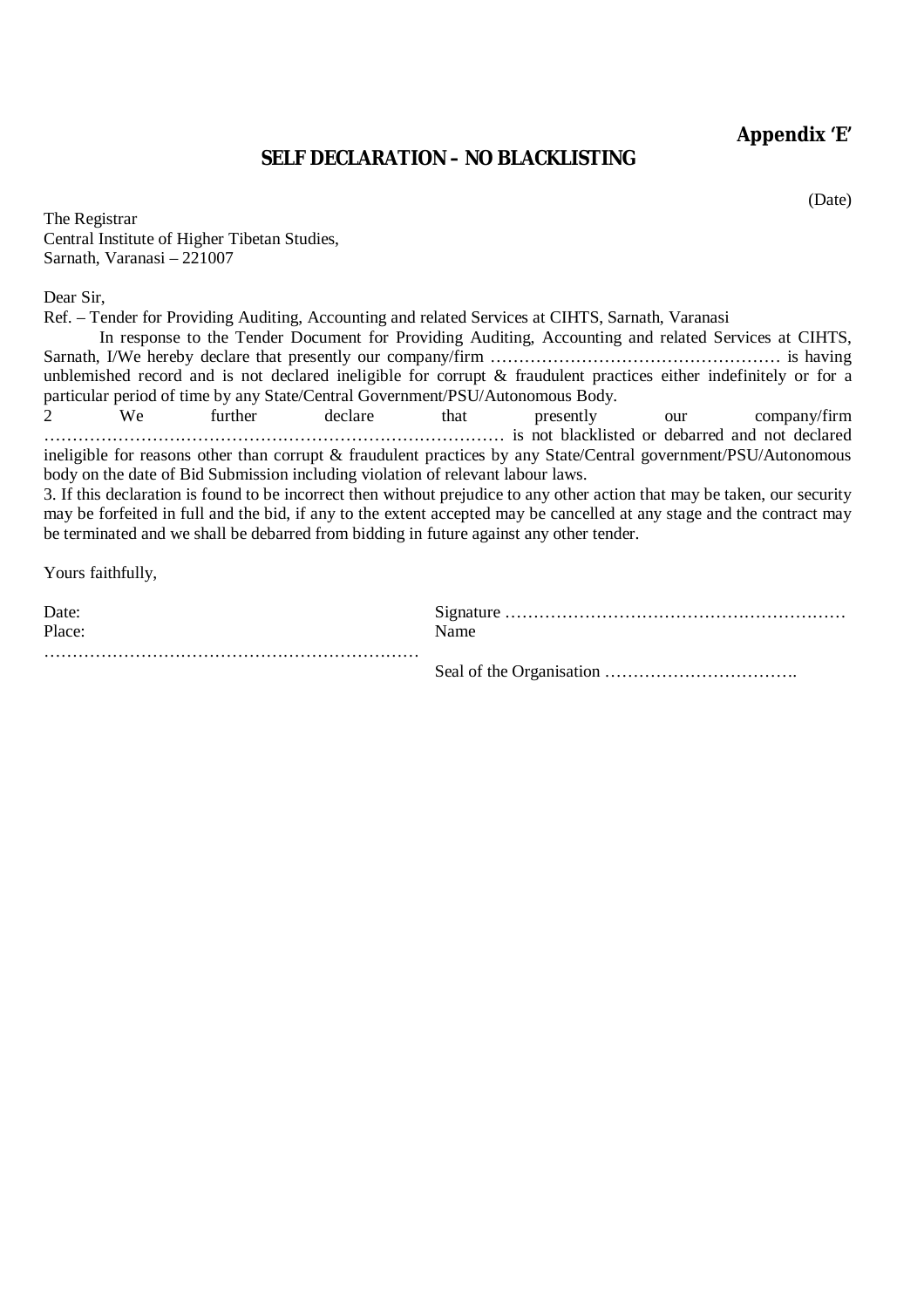#### **FORMAT FOR PERFORMANCE GUARANTEE BOND**

(To be typed on Non-judicial stamp paper of the value of India Rupees of One Hundred (TO BE ESTABLISHED THROUGH ANY OF THE NATIONAL BANKS (WHETER SITUATED AT VARANASIOR OUTSTATION) WITH A CLAUSE TO ENFORCE THE SAME ON THEIR LOCAL BRANCH AT VARANASI OR ANY SCHEDULED BANK SITUATED AT VARANASI. BONDS ISSUED BY CO-OPERATIVE BANKS ARE NOT ACCEPTED.

To, The Registrar Central Institute of Higher Tibetan Studies, Sarnath, Varanasi – 221007

#### **LETTER OF GUARANTEE**

WHEREAS Central Institute of Higher Tibetan Studies, Sarnath, Varanasi has invited Tenders vide Tender No. …………………………………………………… dated ………………………………. for …………………………………. AND WHEREAS the said tender document required that any eligible successful tenderer (seller) wishing to supply the service in response thereto shall establish an irrevocable Performance Guarantee Bond in favour of "Registrar, Central Institute of Higher Tibetan Studies, Sarnath, Varanasi" in the form of Bank Guarantee for Rs. …………………. (Rs …………………………..) and valid till one year or upto warranty period whichever is later from the date of issue of Performance Guarantee Bond may be submitted within 15 (Fifteen) days from the date of Order Acknowledgement as a successful bidder.

NOW THIS BANK HEREBY GUARANTEES that in the event of the said tenderer (seller) failing to abide by any of the conditions referred in tender document / purchase order / performance of the catering service this Bank shall pay to Central Institute of Higher Tibetan Studies, Sarnath, Varanasi on demand and without protest or demur Rs ............ (Rs ………………………………………………………………….).

This Bank further agrees that the decision of Central Institute of Higher Tibetan Studies, Sarnath, Varanasi (Buyer) as to whether the said tenderer (Seller) has committed a breach on any of the conditions referred in tender document / purchase order shall be final and binding.

We, ………………………………………………………………. (name of the Bank & branch) hereby further agree that the Guarantee herein contained shall not be affected by any chance in the constitution of the Tenderer (Seller) and / or Central Institute of Higher Tibetan Studies, Sarnath, Varanasi (Buyer).

#### **Notwithstanding anything contained herein:**

- 1. Our liability under this Bank Guarantee shall not exceed Rs. ………………. (Rs ……………………….).
- 2. This Bank guarantee shall be valid up to ……………………………………. (date) and
- 3. We are liable to pay the guaranteed amount or any part thereof under this Bank Guarantee only and only if Central Institute of Higher Tibetan Studies, Sarnath, Varanasi served upon us a written clam or demand on or before …………………………….. (date).

This Bank further agrees that the claims if any, against this Bank Guarantee shall be enforceable at our branch office at …………………………………………………………… situated at ………………………………….. (Address of local branch). Yours truly,

Date: Signature and seal of the guarantor: Place: Name of Bank: Address